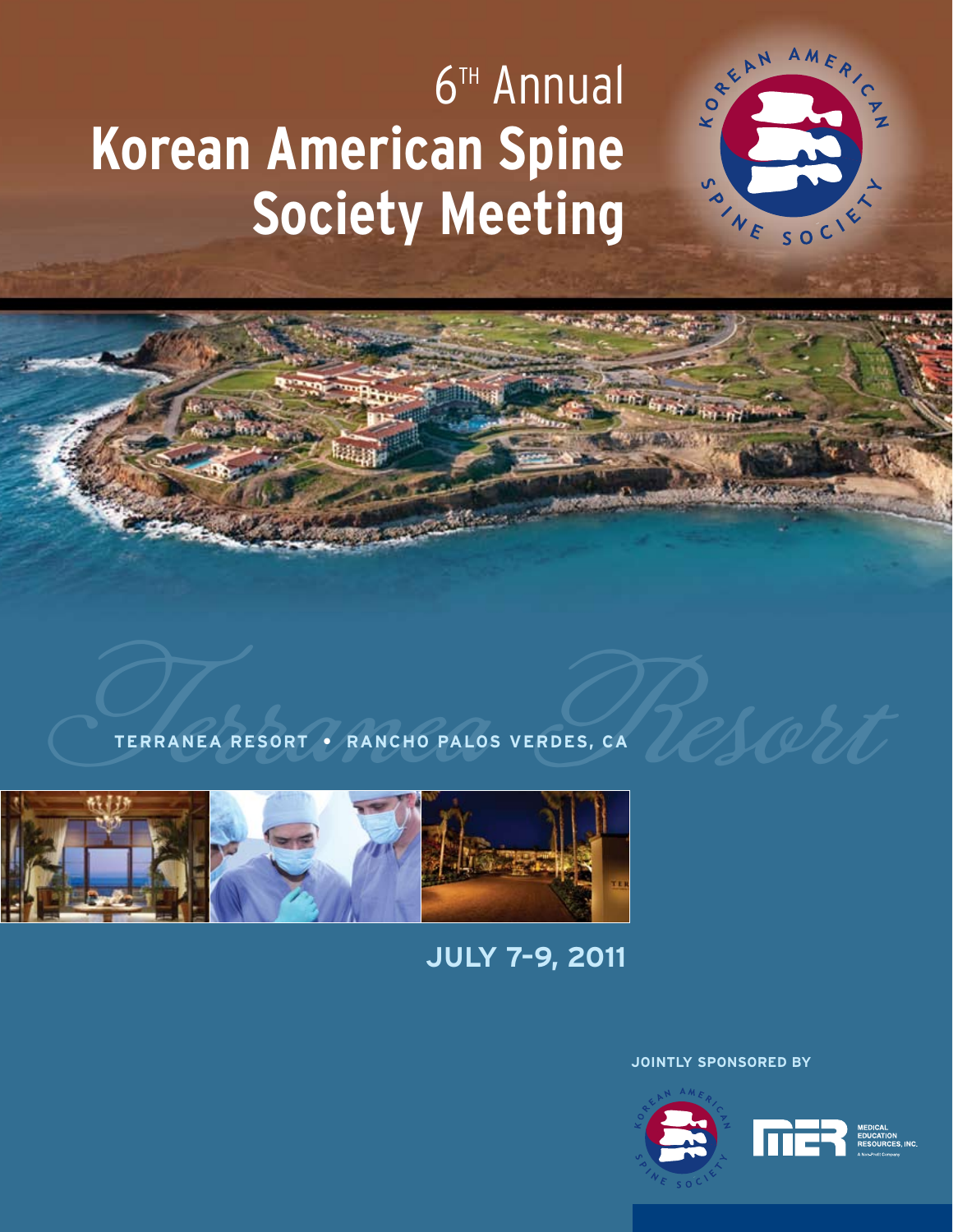



#### **Course Objectives**

At the conclusion of this course, participants should be able to:

- $\triangle$  Discuss current research and clinical outcomes in the treatment of degenerative cervical spine conditions
- $\triangle$  Describe the indications, techniques and outcomes for treating degenerative thoracolumbar conditions
- $\triangle$  Evaluate and compare treatment options for cervical spine trauma

**ON BEHALF** of the Scientific Committee of the Korean American Spine Society (KASS), we are pleased to invite you to attend our sixth Annual Meeting in California on July 7–9, 2011. This meeting includes a superb combination of highly interactive scientific sessions, plus the chance to re-connect with friends and colleagues at a spectacular destination.

#### **The 2011 Annual Meeting will feature:**

- ◆ Sessions on Cervical Spine Trauma, Degenerative Cervical Spine, and Degenerative Thoraco-Lumbar
- ◆ Numerous Free Papers and Cases
- $\triangle$  Extensive time for Case Discussions
- $\triangle$  Multiple Exhibits and Hands-on Workshops
- ◆ 8.5 hours of CME Credit

All KASS members and interested attendees are invited to submit a case or lecture for the meeting. In addition, scholarships are available for current and recent residents & fellows who present a case or lecture. Please see page 3 for more details.

The Terranea Resort features three pools, a waterslide, a full-service spa and fitness center, cliff-side hiking trails, croquet and bocce ball, and kayaking, snorkeling and surf adventures in the Pacific Ocean. We have reserved a block of rooms at a significant discount from normal rates, so please book early to secure your room.

We encourage you to bring your family for this enjoyable weekend of professional insight and camaraderie!

**James Kang, MD Tim Yoon, MD** PROGRAM CHAIRMAN PRESIDENT

2011 KASS Annual Meeting 2011 KASS Board of Directors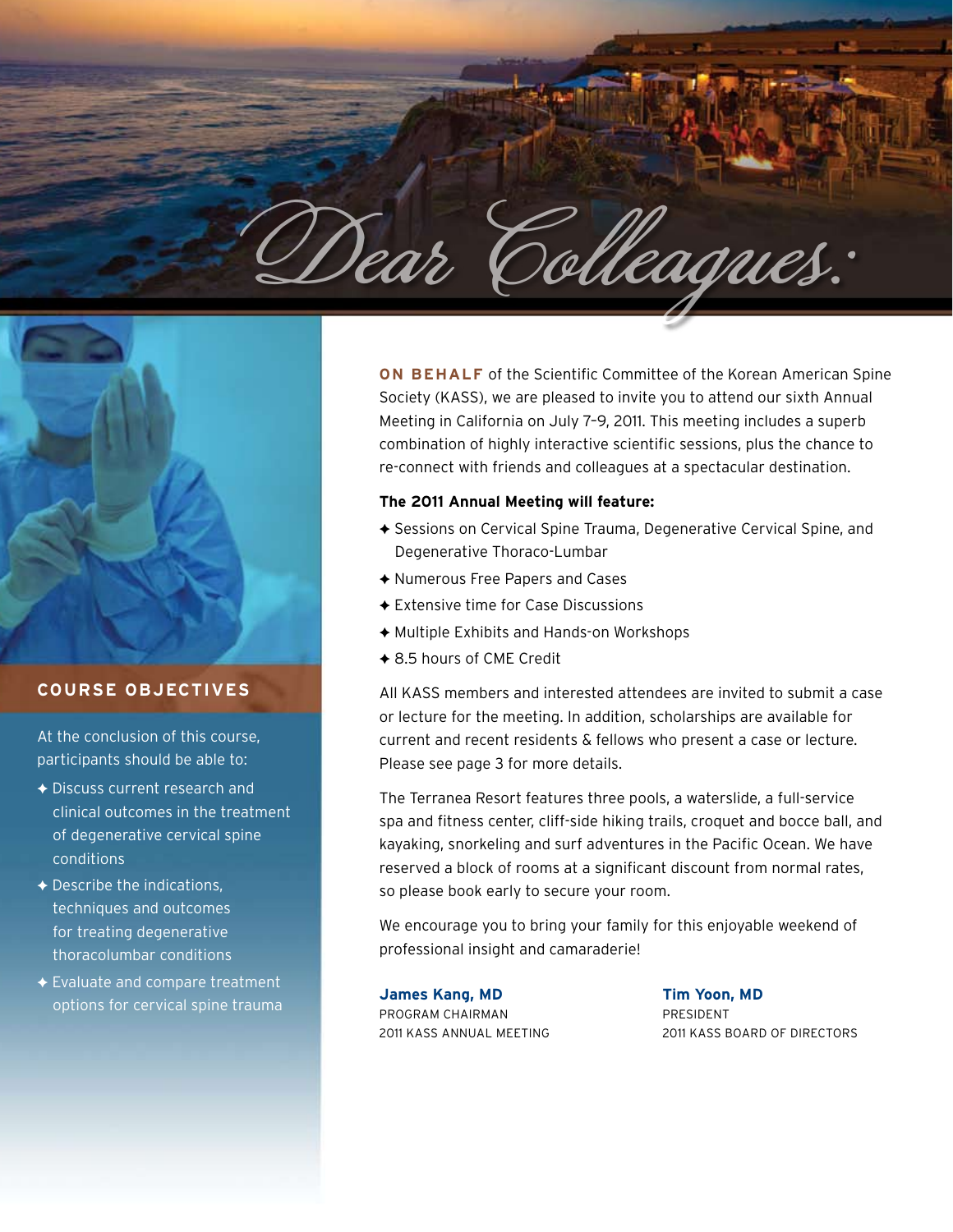

#### **Call For Cases/Call For Free Papers**

**All KASS members and interested attendees** are invited to submit a Case or Free Paper for on-site presentation. To apply, e-mail a 1-page summary or précis of your case or paper to klaney@broad-water.com by March 15, 2011. If your presentation is accepted for the course, you must register and attend, and you will receive up to \$500 towards your flight to the meeting.

#### **Hotel Funding Scholarship for Current & Recent Residents/Fellows**

KASS is offering a scholarship in the form of hotel funding for attendees who are 3 years or less post residency or fellowship. To qualify, attendees will need to submit a Free Paper or Case for podium presentation at the course (see above). Scholarships will be awarded to the first 10 qualified applicants whose submissions are accepted for podium presentation. Recipients will be provided with complimentary meeting registration and up to two nights of complimentary hotel accommodation at Terranea. To apply, please indicate your interest and eligibility for the scholarship when submitting your case or paper.

#### **Who Should Attend?**

This course is designed for orthopaedic and neurological surgeons, fellows, and residents who care for patients with spinal disorders.

#### **Physician Accreditation**

This activity has been planned and implemented in accordance with the Essential Areas and policies of the Accreditation Council for Continuing Medical Education (ACCME) through the joint sponsorship of Medical Education Resources and KASS. Medical Education Resources is accredited by the ACCME to provide continuing medical education for physicians.

#### **Credit Designation**

Medical Education Resources designates this educational activity for a maximum of 8.5 AMA PRA Category 1 credit(s)™. Physicians should only claim credit commensurate with the extent of their participation in the activity.

#### **Disclosure of Conflicts of Interest**

It is the policy of Medical Education Resources to insure balance, independence, objectivity, and scientific rigor in all of its educational activities. In accordance with this policy, MER identifies conflicts of interest with its instructors, content managers, and other individuals who are in a position to control the content of an activity. Conflicts are resolved by MER to ensure that all scientific research referred to, reported, or used in a CME activity conforms to the generally accepted standards of experimental design, data collection, and analysis.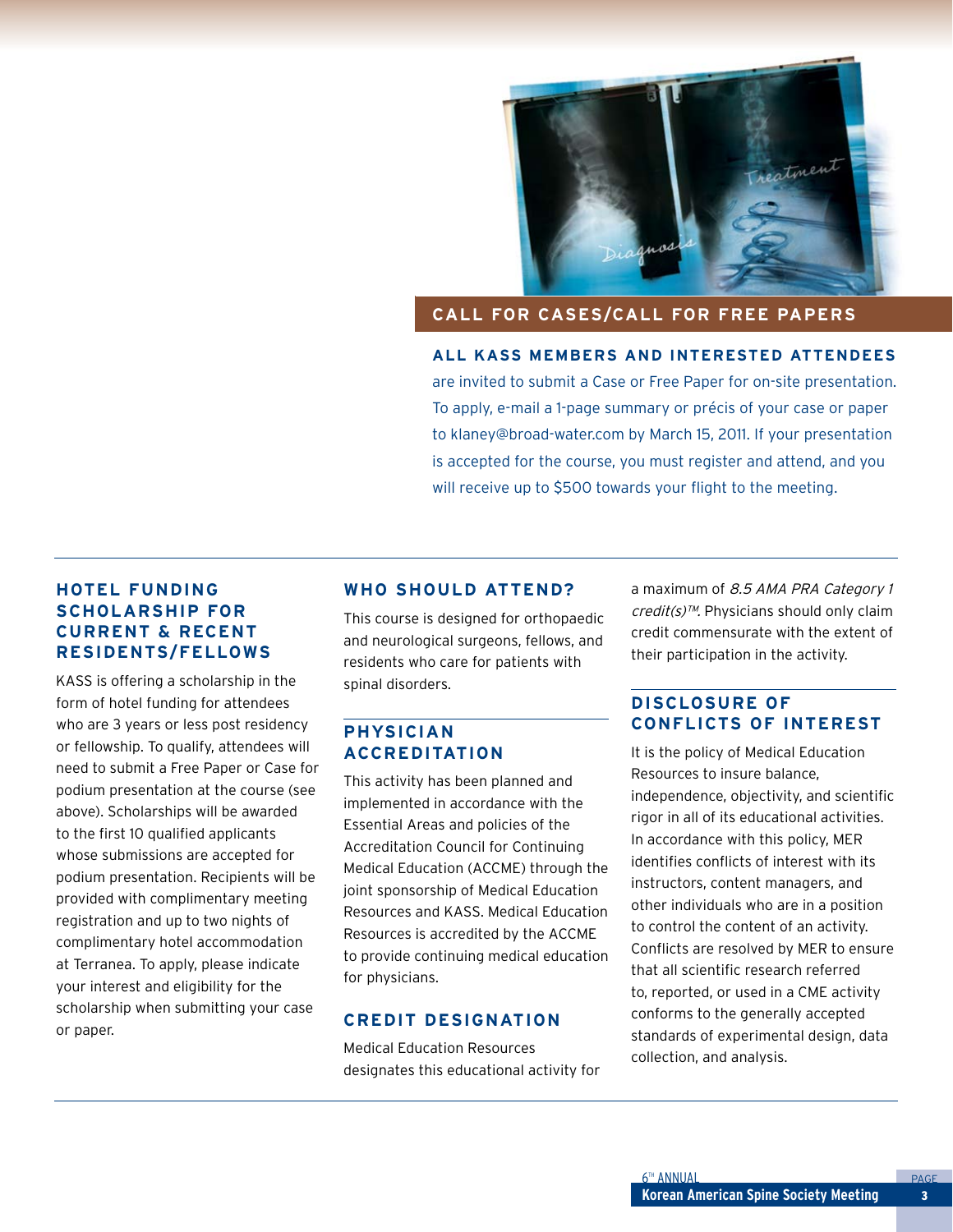### **PROGRAM**



| $1:30$ pm | <b>Registration &amp; Exhibits Open</b>                      |                                  |
|-----------|--------------------------------------------------------------|----------------------------------|
| 2:30      | <b>Welcome Remarks</b>                                       | TIM YOON, MD                     |
|           |                                                              |                                  |
|           | <b>SESSION 1: CERVICAL SPINE TRAUMA</b>                      |                                  |
|           | <b>MODERATOR: JAMES KANG, MD</b>                             |                                  |
| 2:40      | LECTURE: Cervical Spine Instability: What does this mean?    | <b>REX MARCO, MD</b>             |
| 2:55      | LECTURE: Central Cord Syndrome: Early Decompression is Best? | <b>JUNG YOO, MD</b>              |
| 3:10      | <b>Discussion</b>                                            |                                  |
| 3:20      | <b>CASE PANEL</b>                                            | <b>MODERATOR: JAMES KANG, MD</b> |
|           | <b>Panel: Drs. Howard An, Jae Lim, Rex Marco, Tim Yoon</b>   |                                  |
|           | Case #1: Tear Drop Fracture Dislocation                      |                                  |
|           | Case #2: Os Odontoidium                                      |                                  |
|           | Case #3: (time permitting) Central Cord Syndrome             |                                  |

**4:00** Refreshment break in exhibit area

|      | <b>SESSION 2: FREE PAPERS &amp; CASES</b><br><b>MODERATOR: HYUN BAE, MD</b>             |
|------|-----------------------------------------------------------------------------------------|
| 4:15 | Paper #1                                                                                |
| 4:20 | Paper #2                                                                                |
| 4:25 | Paper #3                                                                                |
| 4:30 | Paper #4                                                                                |
| 4:35 | Discussion                                                                              |
| 4:50 | Paper #5                                                                                |
| 4:55 | Paper #6                                                                                |
| 5:00 | Paper #7                                                                                |
| 5:05 | Paper #8                                                                                |
| 5:10 | Discussion                                                                              |
| 5:25 | <b>CASE PANEL</b><br>MODERATOR: HYUN BAE, MD<br>Panel: Drs. Kee Kim, Joon Lee, Dan Riew |
|      | Case #1: Type 2 Odontoid Fx in 45 Year Old                                              |
|      | Case #2: Senile Odontoid Fx                                                             |
| 5:50 | <b>Final Announcements</b>                                                              |
| 6:00 | Welcome Cocktail Reception with Exhibitors                                              |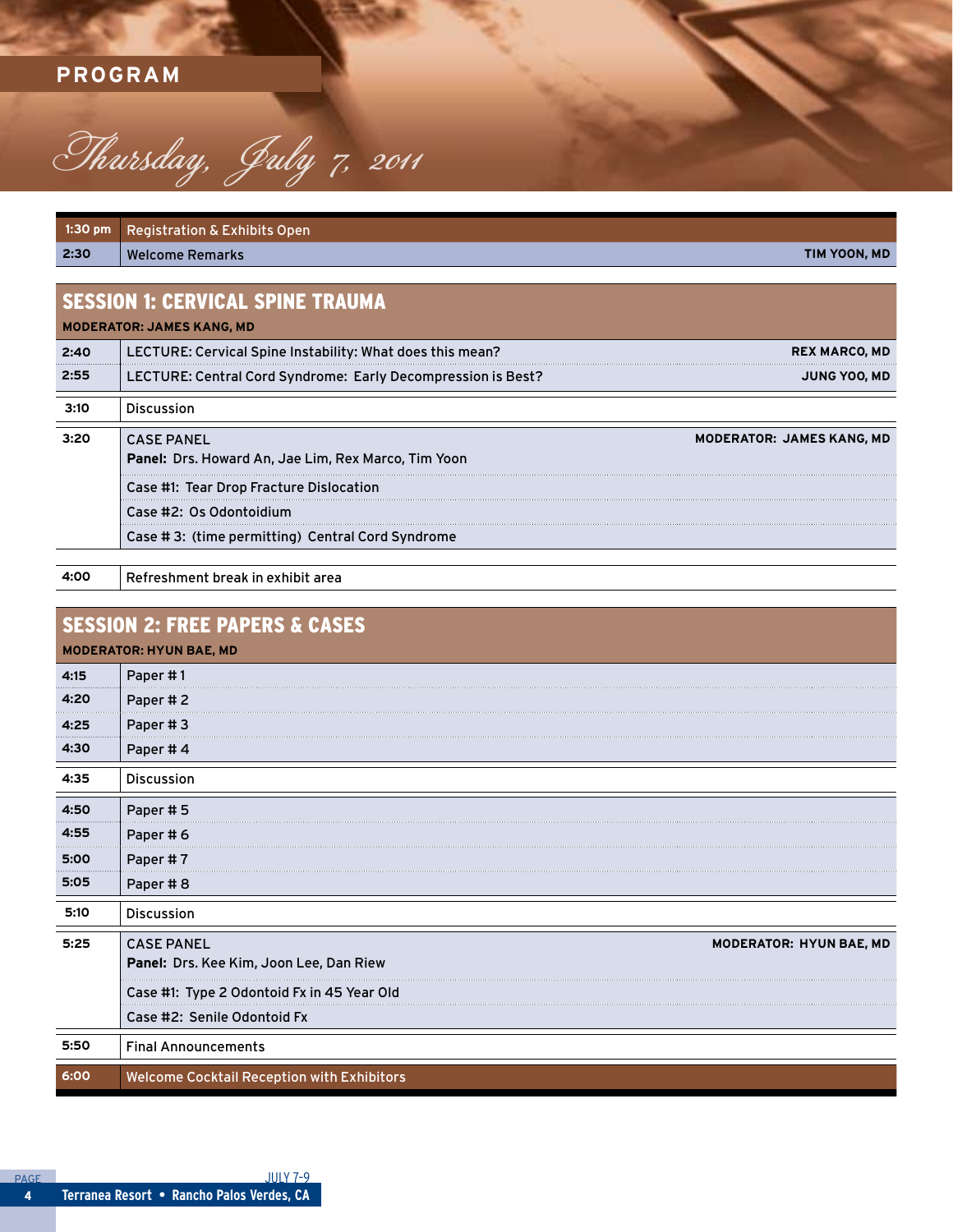Friday, July 8

**7:00 am** Registration & Coffee **7:30** Housekeeping/Opening Remarks

| <b>SESSION 3: DEGENERATIVE CERVICAL SPINE</b><br><b>MODERATOR: KEE KIM, MD</b> |                                                            |              |
|--------------------------------------------------------------------------------|------------------------------------------------------------|--------------|
| 7:35                                                                           | LECTURE: MRI Cord Signal Change: Do Patients Need Surgery? | JOHN LEE, MD |
| 7:50                                                                           | <b>LECTURE: C5 Palsies in Cervical Spine Surgery</b>       | DAN RIEW, MD |
| 8:10                                                                           | <b>Discussion</b>                                          |              |
|                                                                                |                                                            |              |

**8:20** Family Breakfast

| <u> SESSION 3, CONTINUED</u> |                                                                   |  |
|------------------------------|-------------------------------------------------------------------|--|
| 9:05                         | <b>CASE PANEL</b><br>Panel: Drs. Hae Dong Jho, John Lee, Dan Riew |  |
|                              | Case #1: Myelopathy with Degenerative Kyphosis                    |  |
|                              | Case #2: 3 Disc Level Stenosis                                    |  |

| <b>SESSION 4: FREE PAPERS &amp; CASES</b> |           |  |
|-------------------------------------------|-----------|--|
| <b>MODERATOR: KEE KIM, MD</b>             |           |  |
| 9:30                                      | Paper #9  |  |
| 9:35                                      | Paper #10 |  |
| 9:40                                      | Paper #11 |  |
| 9:45                                      | Paper #12 |  |
| 9:50                                      |           |  |

#### Workshops & Refreshment Break

**10:05** Non-CME Hands-on Workshops with Refreshment Break

| <b>SESSION 5: FREE PAPERS &amp; CASES</b> |           |  |
|-------------------------------------------|-----------|--|
| 11:20                                     | Paper #13 |  |
| 11:25                                     | Paper #14 |  |
| 11:30<br>                                 | Paper #15 |  |
| 11:35                                     | Paper #16 |  |
|                                           |           |  |

**Moderator: Kee Kim, MD**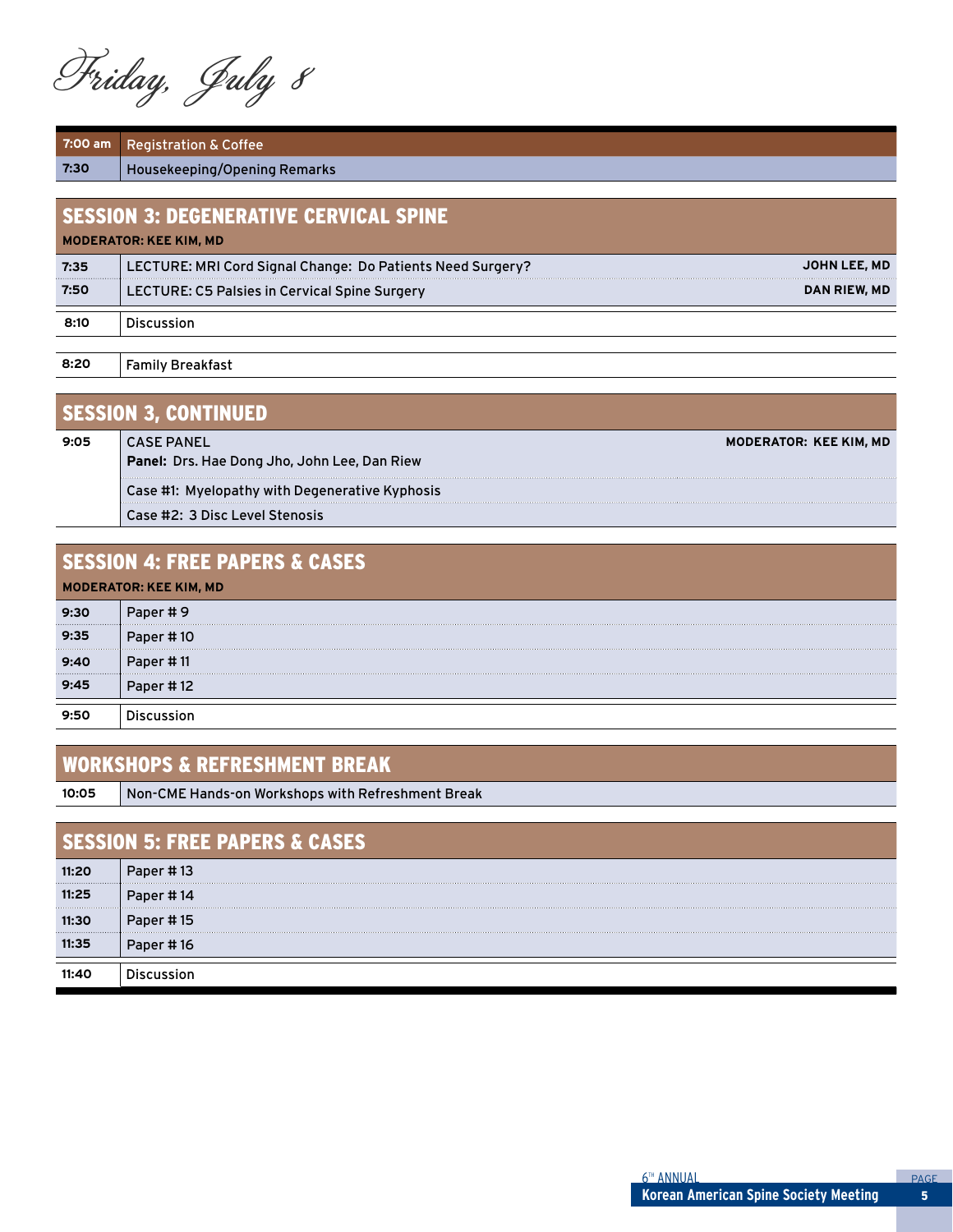**PROGRAM**

| <b>SPECIAL GUEST LECTURE</b> |                                                              |                      |
|------------------------------|--------------------------------------------------------------|----------------------|
| 11:55                        | Introduction                                                 | TIM YOON, MD         |
| 12:00                        | LECTURE: Cervical Laminoplasty versus Laminectomy and Fusion | <b>JEFF WANG, MD</b> |
| 12:20                        | <b>Discussion</b>                                            |                      |
| 12:30-<br>1:00               | <b>Business Meeting</b>                                      |                      |
| 1:00                         | <b>Boxed Lunch</b>                                           |                      |
| 7:00-<br>9:00 pm             | <b>Annual Dinner with Guest Speaker</b>                      |                      |

Saturday, July 9

Friday, July 8, Continued

| $7:00$ am                                     | <b>Registration &amp; Coffee</b>                                       |                      |
|-----------------------------------------------|------------------------------------------------------------------------|----------------------|
| 7:30                                          | Housekeeping/Opening Remarks                                           |                      |
|                                               |                                                                        |                      |
| <b>SESSION 6: DEGENERATIVE THORACO-LUMBAR</b> |                                                                        |                      |
| <b>MODERATOR: JEFF ROH, MD</b>                |                                                                        |                      |
| 7:35                                          | LECTURE: Degenerative Scoliosis with Stenosis: What to Do?             | JAY KIM, MD          |
| 7:50                                          | LECTURE: Thoraco-Lumbar Sagittal Deformities: Prevention and Treatment | <b>HOWARD AN, MD</b> |
| 8:10                                          | <b>Discussion</b>                                                      |                      |
| 8:20                                          | <b>Family Breakfast</b>                                                |                      |

#### SESSION 6, CONTINUED

| 9:05 | <b>MODERATOR: JEFF ROH, MD</b><br><b>CASE PANEL</b>         |
|------|-------------------------------------------------------------|
|      | <b>Panel:</b> Drs. David Kim, Casey Lee, Jae Lim            |
|      | Case #1: Isthmic Spondylolisthesis Case                     |
|      | Case #2: Degenerative Spondylolisthesis with Mild Scoliosis |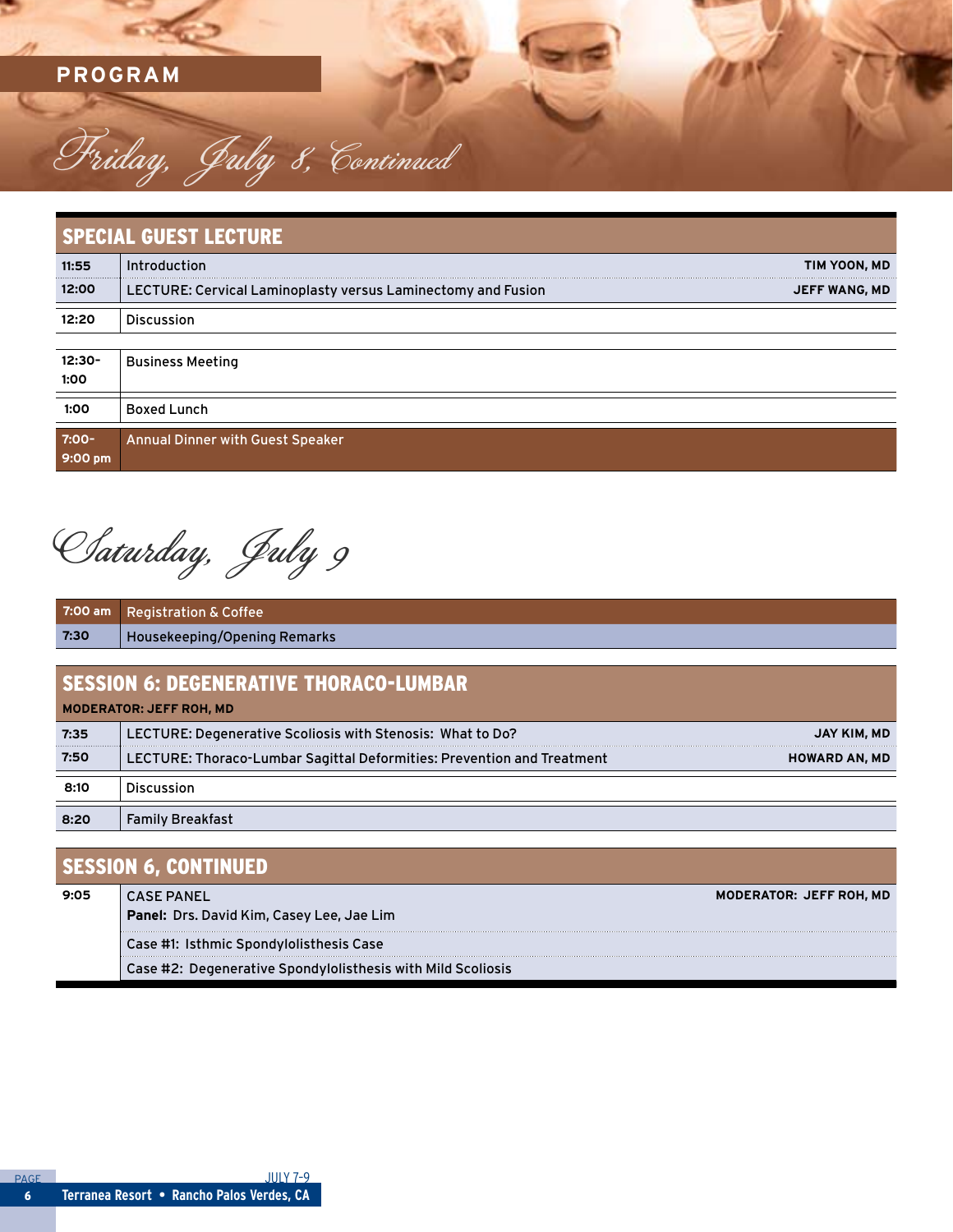Saturday, July 9, Continued

| <b>SESSION 7: FREE PAPERS &amp; CASES</b> |            |  |
|-------------------------------------------|------------|--|
| 9:30                                      | Paper #17  |  |
| 9:35                                      | Paper #18  |  |
| 9:40                                      | Paper #19  |  |
| 9:45                                      | Paper #20  |  |
| 9:50                                      | Discussion |  |

#### Workshops & Refreshment Break

**10:00** Non-CME Hands-on Workshops with Refreshment Break

| <b>SESSION 8: FREE PAPERS &amp; CASES</b> |  |  |
|-------------------------------------------|--|--|
| Paper #21                                 |  |  |
| Paper #22                                 |  |  |
| Paper #23                                 |  |  |
| Paper #24                                 |  |  |
| <b>Discussion</b>                         |  |  |
| Paper #25                                 |  |  |
| Paper #26                                 |  |  |
| Paper #27                                 |  |  |
| Paper #28                                 |  |  |
| <b>Discussion</b>                         |  |  |
|                                           |  |  |

#### **MISSION**

**12:15** Adjourn

KASS's founding surgeons, Casey K. Lee, MD, Howard S. An, MD, and Hae-Dong Jho, MD,PhD, formed the society to share their passion for spine care, as well as to promote and share their passion for their culture. KASS's mission is to further spine care through social, academic, and cultural exchange.

7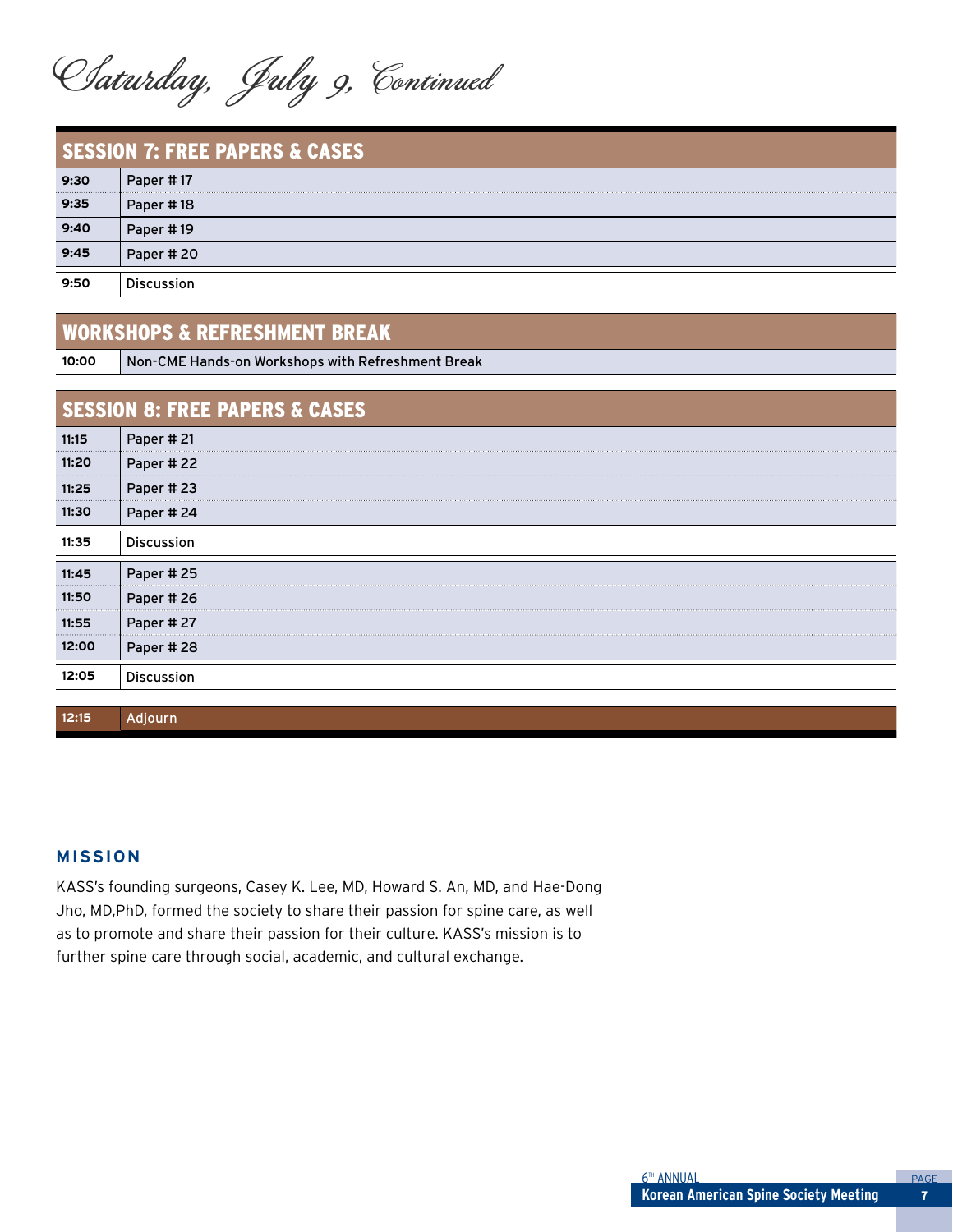#### **Registration**

**Register online at www.regonline.com/KASS2011**

#### **Registration Fees**

| 2011 Annual Meeting Registration             | <b>S595</b> |
|----------------------------------------------|-------------|
| 2011 Annual Meeting Registration-For Fellows | \$100       |
| Adult Guests (age 13 and up)                 | <b>S125</b> |
| Child Guests (age 5-12)                      | <b>S75</b>  |

- $\triangle$  Medical registration includes all conference materials, breakfasts, lunches, Friday night dinner and the welcome reception
- $\triangle$  Guest registration includes breakfasts, lunches, Friday night dinner and the welcome reception.



#### **Deposit and Cancellation Policy**

You will be required to provide a credit card to secure your reservation with a deposit equal to one night's room and tax. Deposit is fully refundable if cancelled at least 7 days prior to arrival. Any cancellations received within 7 days of arrival, or no-shows, will be charged the full night's stay.

#### **Terranea Resort**

The program and related activities will be held at the Terranea Resort in Rancho Palos Verdes, CA. Dramatically poised at the edge of the Pacific Ocean on the Palos Verdes Peninsula, Terranea's 102 acres are infused with the elegance of a classic Mediterranean estate and the casual energy of Southern California. Located just south of Los Angeles, the resort includes a host of worldclass amenities, including spectacular dining venues, a world-class spa, a stunning 9-hole golf course and family-friendly activities.

Terranea guestrooms feature one king or two double beds, private balconies or patios, 37-inch LCD flatscreen televisions, and IPod docking stations.

#### **Room Rates & Reservations—Book by June 7th**

To make your hotel reservations, please call 1.310.265.2770 or

1.866.802.8000 by June 7th. Please notify the agent that you are calling for the KASS meeting to receive the discounted room rate.

Run of House Room—\$249.00 per night

\*plus a \$10.00 per night resort fee and local taxes and fees, currently 10.15%

Room rate and resort fee includes unlimited in-room high-speed internet access; nightly turndown service; complimentary local and 800 access calls; Fitness Center access; complimentary daily yoga and pilates classes; pool and beach service; daily newspaper delivery; and more.

#### **Information for Families**

Children 17 and younger stay at no additional charge in the same room as their parents. Rates are based upon double occupancy. Additional adults over 18 years of age subject to a charge of \$50 per night. Rollaway beds are subject to a charge of \$25 per day. Rollaway beds for children 17 and under are complimentary.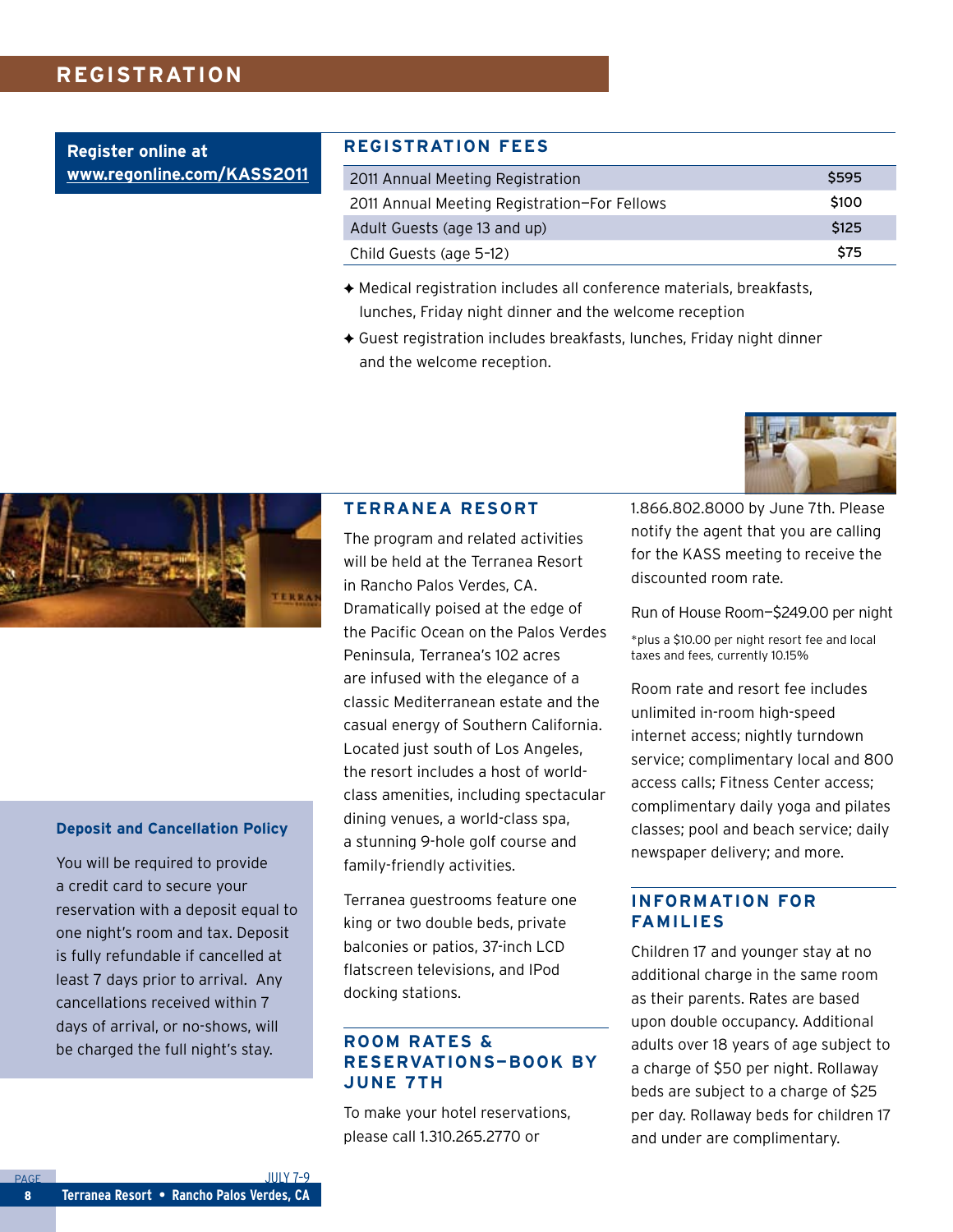#### **Activities**

Because there are so many activities for families to enjoy in and around Terranea, KASS will not be offering group tours this year. Instead, we encourage you to explore the resort and take part in one or more of the following activities:

- ◆ Cool off in the hotel's three pools, 140-foot waterslide, and Splash Zone
- ◆ Explore coastal California with the Tide Pool Adventure Camp for kids. A variety of engaging and playful activities are scheduled weekly; advanced reservations required. Call 310.265.2843 for details.
- $\triangle$  Play the Links at Terranea. This 9-hole par 3 golf course is perfect for families and teens. Professional instruction is also available.
- ◆ Looking for a greater golf challenge? Book a tee time at Trump National Golf Club, which is 3 miles from Terranea. Visit www.trumpnationallosangeles.com or call 310.265.5000.
- $\triangle$  Relax with a luxurious spa treatment in the 50,000 square foot oceanfront spa, fitness and wellness center. Call 310.265.2740 to schedule a spa appointment. Use of the fitness center is included in the nightly resort fee.
- ◆ Take an Ocean Kayak Tour, try Stand-Up Paddle Boarding, go surfing in Redondo Beach, or take a Horseback Trail Ride.
- ◆ Hike the George F. Canyon Nature Center. Details at www.pvplc.org/land/ georgefcanyon/.
- ◆ Visit the Korean Bell of Friendship and Bell Pavilion. This massive and intricately decorated bell was donated in 1976 to the people of Los Angeles by the people of the Republic of Korea to celebrate the bicentennial of U.S. independence, to honor veterans of the Korean War, and to consolidate friendship between the two countries. The bell is patterned after the Bronze Bell of King Songdok, which was cast in 771 AD and is still on view in South Korea today. Details at http://www.sanpedro.com/sp\_point/korenbel.htm.

**For more details** on these and other Terranea-area activities, download the Terranea Family Activities Guide here.



#### **Questions?**

Contact the KASS Meeting Planning Office c/o Broadwater

1737 S. Naperville Road, Suite 106 Wheaton IL 60189

T: 630.681.1040 | F: 630.682.5811

klaney@broad-water.com